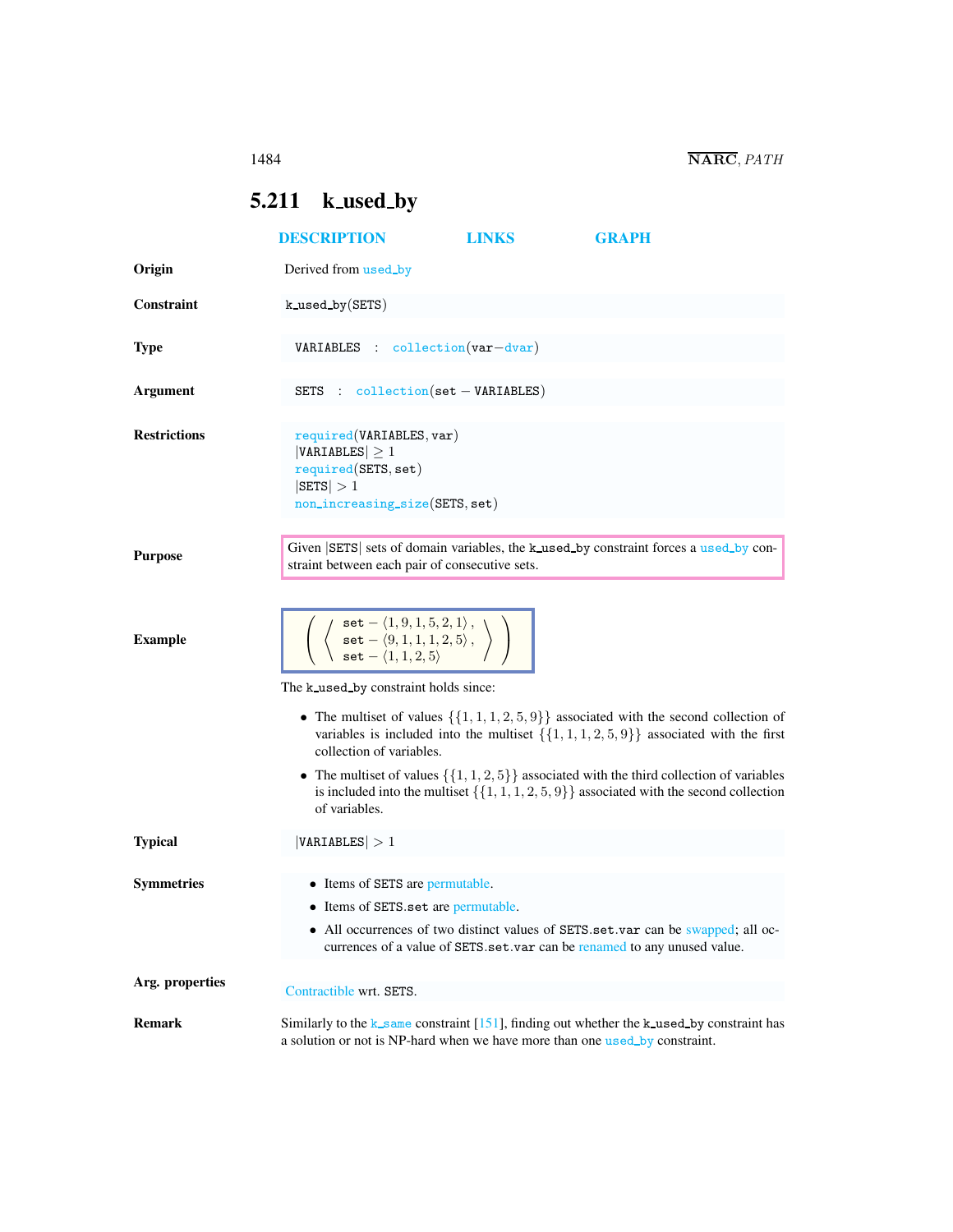## 20050814 1485

<span id="page-1-0"></span>

| See also        | common keyword:<br>k_used_by_partition(system of constraints).   | k_used_by_interval. | k_used_by_modulo, |  |
|-----------------|------------------------------------------------------------------|---------------------|-------------------|--|
|                 | <b>implied by: k_same.</b>                                       |                     |                   |  |
|                 | part of system of constraints: used_by.                          |                     |                   |  |
|                 | used in graph description: used_by                               |                     |                   |  |
| <b>Keywords</b> | <b>characteristic of a constraint:</b> sort based reformulation. |                     |                   |  |
|                 | <b>combinatorial object:</b> multiset.                           |                     |                   |  |
|                 | <b>constraint type:</b> system of constraints, decomposition.    |                     |                   |  |
|                 | <b>modelling:</b> inclusion.                                     |                     |                   |  |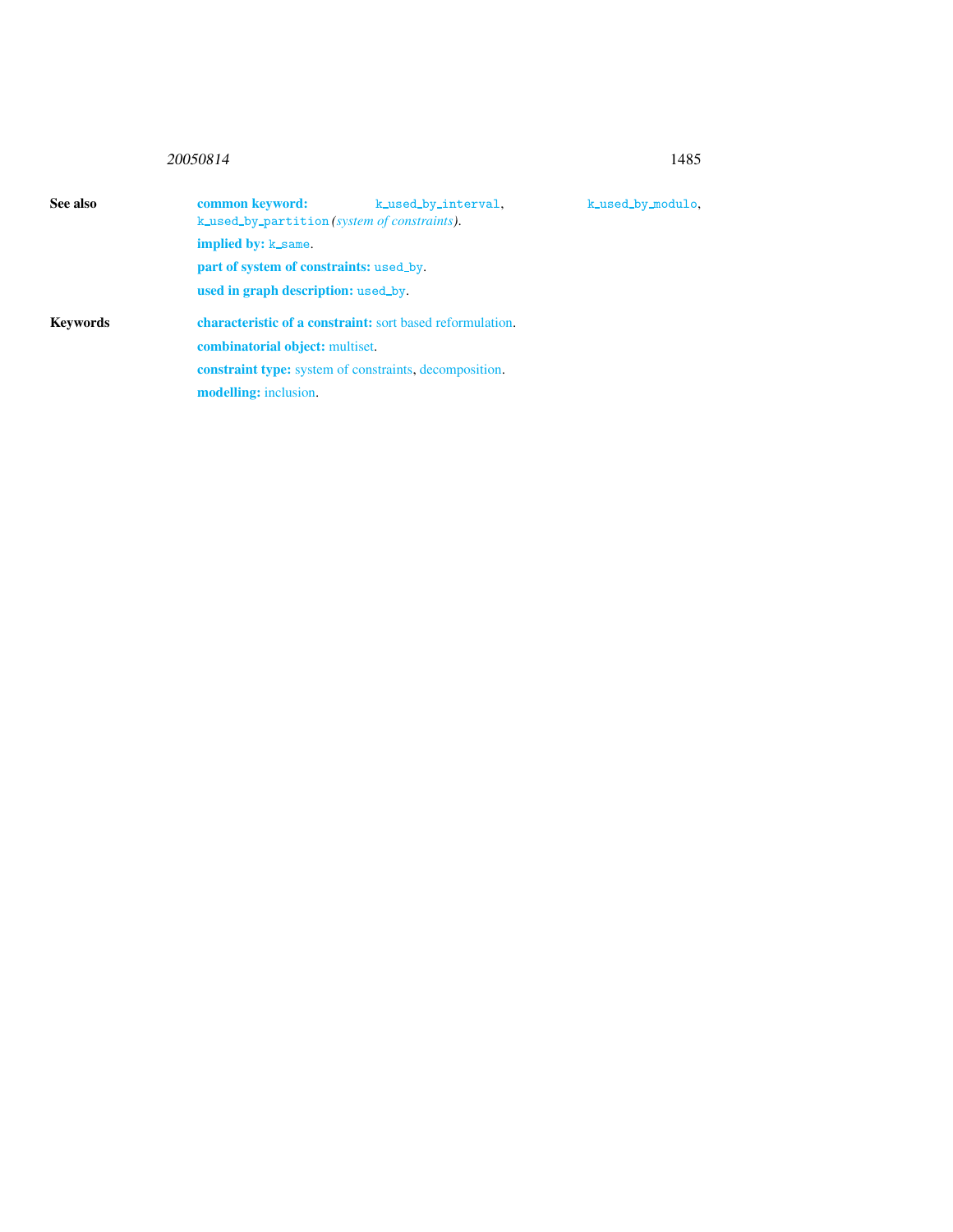1486 NARC,PATH

| Arc input(s)        | <b>SETS</b>                           |
|---------------------|---------------------------------------|
| Arc generator       | $PATH \mapsto$ collection(set1, set2) |
| Arc arity           | 2                                     |
| Arc constraint(s)   | $used_by(set1.set.set2.set)$          |
| Graph property(ies) | $NARC =  SETS  - 1$                   |
|                     |                                       |

Graph model Parts (A) and (B) of Figure [5.465](#page-2-1) respectively show the initial and final graph associated with the **Example** slot. To each vertex corresponds a collection of variables, while to each arc corresponds a used\_by constraint.



<span id="page-2-1"></span>Figure 5.465: Initial and final graph of the k\_used\_by constraint

<span id="page-2-0"></span>